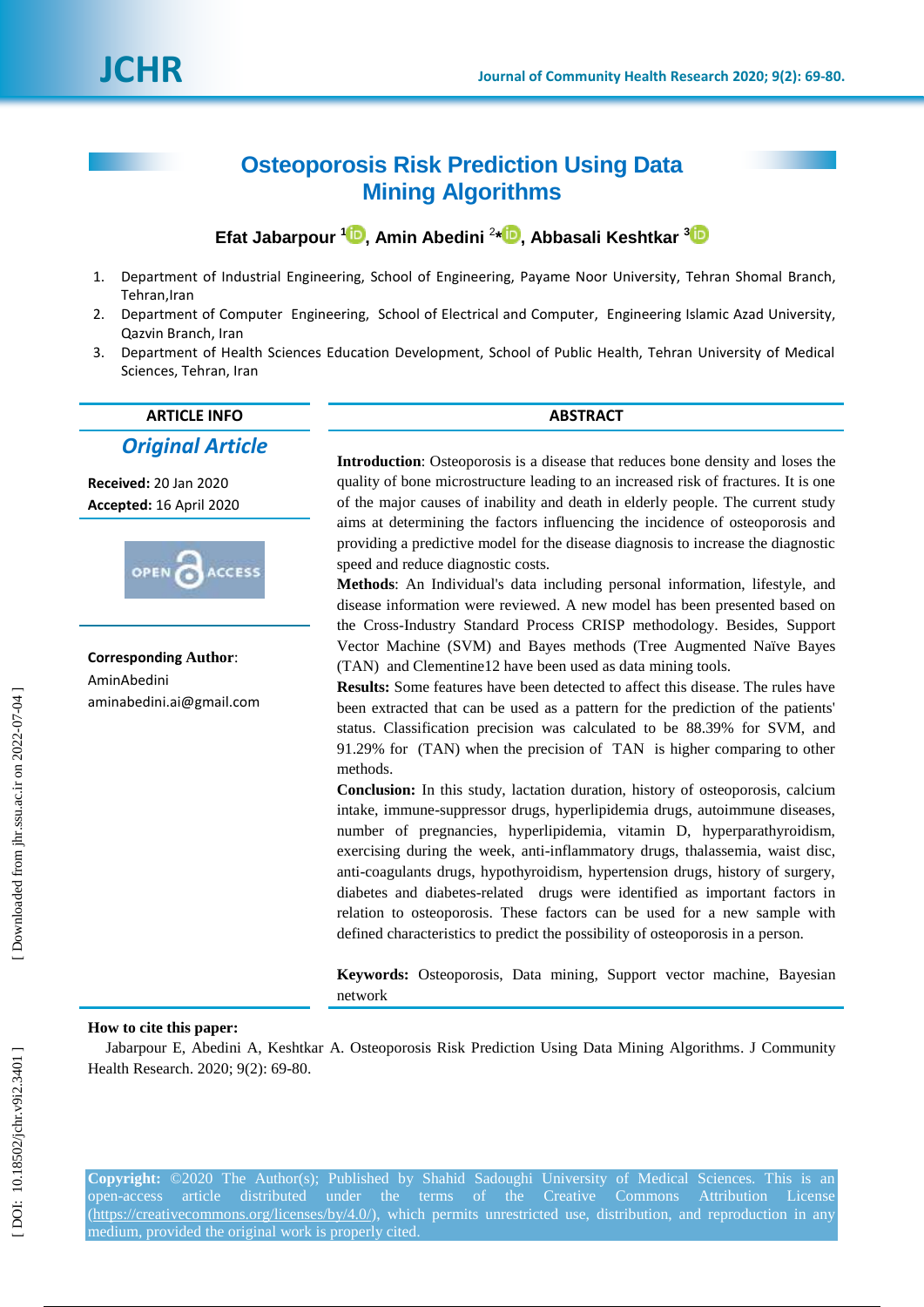#### **Introduction**

Osteoporosis is a disease that is known to reduce bone density and lose the quality of bone microstructure increasing the risk of bone fractures (1,2,3). The disease has few symptoms and only appears when bones are easily broken. The World Health Organization (WHO) has defined osteoporosis as a reduction in bone density that lies 2.5 standard deviations below the average value for young healthy people (4,5 ). According to WHO, annually more than 9.8 million breakages occur due to osteoporosis. It is estimated that osteoporosis will affect 200 million women worldwide (almost 1 out of 10 women aged over 60 years, 1 out of 5 women aged over 70 years, 2 out of 5 women aged over 80 years , and 2 out of 3 women aged over 90 years) (6,7,8 ). A recent study carried out by the Ministry of Health and Medical Education (MOHME) in Iran showed that osteoporosis affected 1 out of 4 Iranian women aged over 50 years old (9).

Genetic (10,11 ) and racial factors are among the most significant factors affecting bone density (12,13,14). Correspondingly, physiological, and environmental factors and lifestyle s such as a diet with low contents of vitamin D and calcium, alcohol consumption and smoking, excess protein intake, caffeine, salt, and physical inactivity affect osteoporosis (15,16,17 ) which can significantly contribute to achieving maximum bone density and maintaining it throughout life (18,19 ). Some of these factors include the effect of sex hormones in adolescence (20 ), suitable nutrition, and total body weight (21,22 ) as well as physical activity (23,24 ). Determining the risk factors concerning osteoporosis in different societies and countries and at various socioeconomic levels can help planning the osteoporosis prevention programs. Osteoporosis is one of the major causes of disability and mortality in older people (25 ) . The mortality rate of hip fracture (femoral head) in the first year after the fracture occurred is about 20% in older people and half of these people will have some degree of disability for the rest of their lives . It is anticipated that more than 75% of osteoporosis fractures may occur in developing countries over the next 50 years (26). The country of Iran as well as other

developing countries will have a significant population of the elderly in the next 50 years. So, it seems that the planning for prevention programs regarding osteoporosis must be one of the health priorities in Iran. Recently, some data mining methods can be helpful in the detection of the disease. In the present study, the risk prediction of

osteoporosis is investigated in clinical records using data mining algorithms. Using these methods, the risk of developing osteoporosis in a person can be prevented without using any diagnosis methods. Besides, the factors that are effective in this disease can be detected. Therefore, a model for the prevention of osteoporosis can be developed using Support Vector Machine (SVM) and (TAN).

Some studies predicting osteoporosis include the accuracy of the predictive osteoporosis model introduced by Wang et al. which is 70.5% in one of the finest hybrid models of the decision tree and artificial neural network with 33 features (27 ) . Gao et al . have investigated a feature extracted from the fractal of the micro CT scan to predict osteoporosis in individuals. They used the decision tree C 4.5 for the predictive model and the accuracy is 92.9% (28). Moudani et al. have predicted the risk of osteoporosis using the random forest method in the decision tree. The model predicted four classes without risk, low risk, moderate risk, high risk , and a severe risk of osteoporosis. The study analyzed 15 features and obtained an accuracy of 99.92% (29). In another study, Alizadeh et al. showed that the artificial neural network model with multiple method s has the most accuracy for the prediction of osteoporosis in patients. The study was conducted on 670 patients with 60 features and had an accuracy of 95.70 (30 ) .

### **Methods**

For effective data mining, not only related information is needed, but also an appropriate data mining method should be used . A method including all data mining steps such as data collection, data preparation, modeling, and evaluation is required.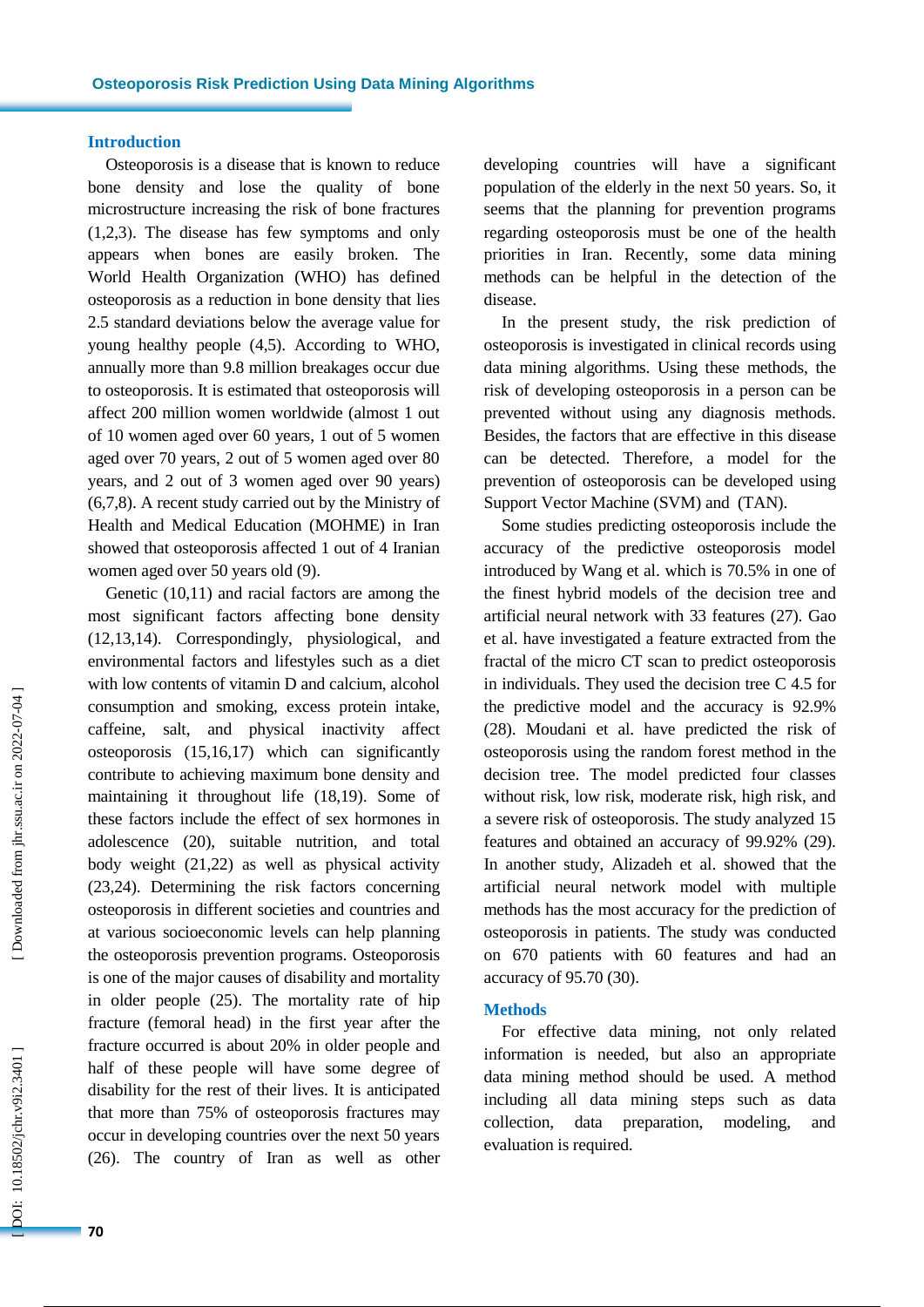# **Data collection and description**

The clinical history used in this study was related to 4083 women referred to the osteoporosis research center placed in the endocrinology and metabolism Institute of Tehran University of Medical Sciences between 2006 and 2010. The history included personal information, lifestyle, and disease information. There are 425 attributes in this data set that includes personal information, lifestyle , and illness information. Having eliminated ineffective attributes such as name, father's name, phone number, etc, 400 attributes were extracted . All referrals were labeled as having osteoporosis. In this study, 4083 women with 365 cases had osteoporosis.

#### **Data preparation**

This step aimed at increasing the quality of user data, so that appropriate data could be provided for the next phase and data modeling.

Data cleaning: This step included noise softening, detection and removing fling data (isolated), resolving incompatibilities , filling gaps , and missed data.

Homogenizing formats: Because of its significance and its hidden aspects, this issue is of utmost importance while aggregating the data, so data miners address it lonely. For instance, sometimes in the data, the weight is calculated using the gram scale or kilogram scale which should be edited in the way that all data has the same format.

Data normalization: Data such as age, weight, height, BMI, lactation duration, and the number of pregnancies could have special values because they can be more effective in the analysis. The whole data, which are in the same way , should be normalized in this step.

Combination of some data: To facilitate modeling and extraction of results , that could be referable in medical uses, data were converted from continuous values to an interspersed value that has medical

definitions.

To reduce the size of the initial 400 features in the data, according to the opinion of an expert in the Institute of Endocrinology and Metabolism , and with the help of scientific papers  $(31, 32, 33, 34, 35,$ 36 , 37 , 38 , 39 ) in the field of osteoporosis, 45 attributes were selected.

Features include osteoporosis, staying around the day, arrhythmia, autoimmune disease, pregnancy rate, high blood lipids, anti -inflammatory drugs, gastrointestinal drugs, diabetes-related drugs, osteoporosis drug, blood lipids drug, cancer drugs, immunosuppressive drugs, hypertension, chloroquine drug, diabetes, arthritis, familial osteoporosis, age, menopausal age, body mass index, surgery, duration of breastfeeding, contraceptive pills, calcium intake, multivitamin intake, home type, [menstruation](https://www.google.com/search?bih=657&biw=1366&hl=en&q=menstruation&spell=1&sa=X&ved=2ahUKEwiFiJaxltnpAhUI6RoKHYi7Dz4QkeECKAB6BAgOECM) age, cancer, anemia, weekly exercise, antiepileptic and seizure drug, gastrointestinal surgery, coffee , and tea consumption, hyperadrenalism, lumbar disc, falling, hyperparathyroidism, hyperthyroidism, hypothyroidism, smoking, vitamin D, thalassemia, history of fracture , and anticoagulation drug.

## **Data modeling**

Support Vector Machine (SVM) is a classification method specifically used for large data sets. A large data set is a set that has a lot of predictors such as samples used in bioinformatics. The method is usually used when a lot of data is available such as medical datasets . (40 , 41 ) .

The SVM simple model was used in this study. Firstly, data were divided into two educational (for education) and test (for evaluation) groups. This classification was performed in a completely random manner using Partition node in Clementine software training data in which educational data had 70% of the data and test data had the remaining 30% of the data (42 ) ( Figure 1) .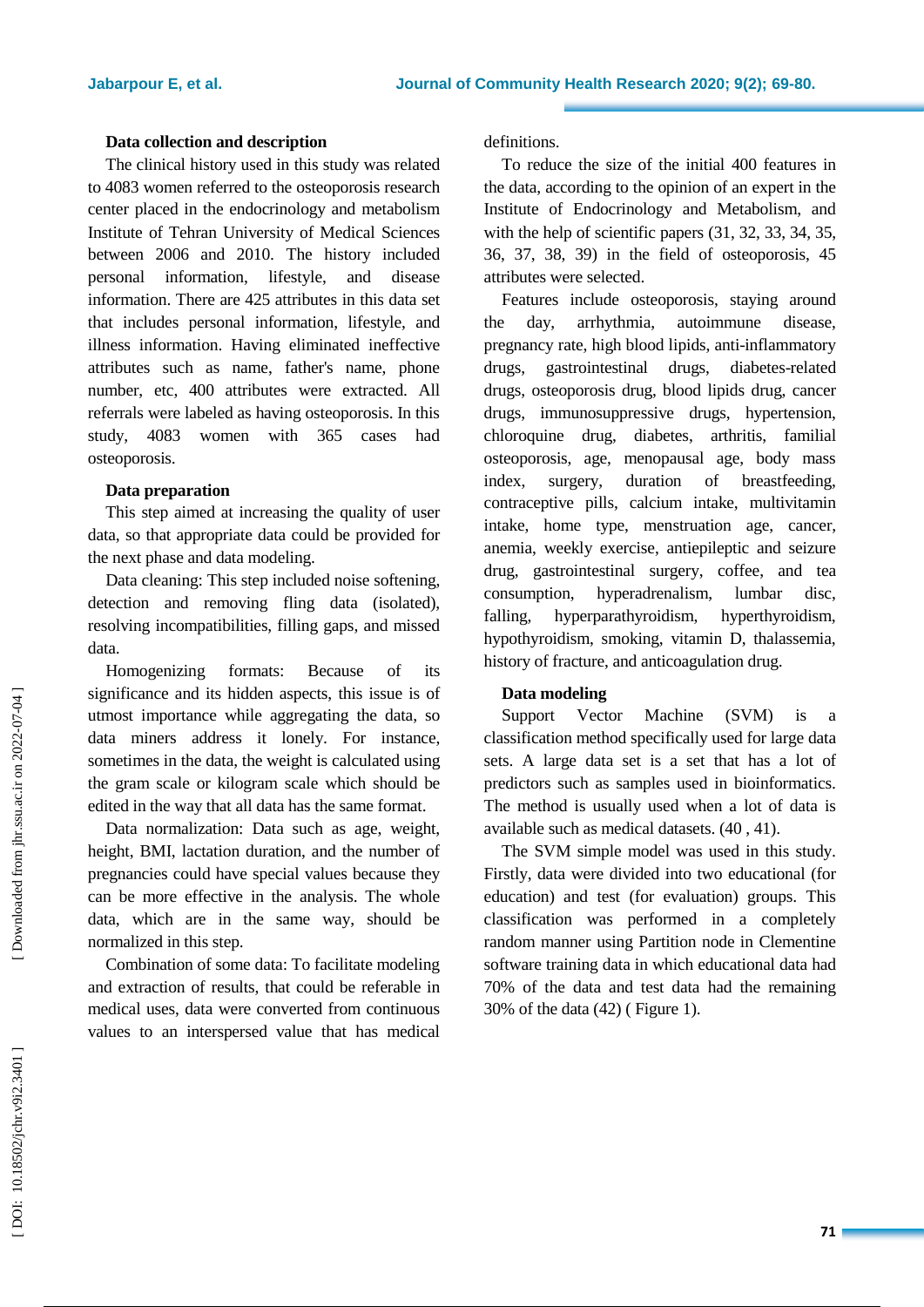

**Figure 1 .** Support Vector Machine (SVM)

SVM node was selected in the Clementine software. Primarily, 45 studied features were entered in the elementary configuration of this model. These 45 features have been selected using dimensional reduction methods (KMeans algorithm and the opinion of specialist s ). Osteoporosis in two groups of healthy people and patients was considered as a target feature and other features were considered as entrance features. The results of this step are calculated for SVM.

Subsequently, regarding the effects of the dimensional reduction in data mining, the model was repeated with 35 features. Feature selection was performed based on their importance degree in the previous model so that features that were more important in the last step are selected in this step and the model was run based on them. An SVM model was run using these 35 features and its results were obtained.

#### **Bayesian Network**

Bayesian network makes it possible to develop a probable model via a combination of observed and recorded evidence from the real world to calculate the probability of events from a set of apparently

unrelated features. Bayes networks are used for the prediction of different status. A Bayes network is known as a graphical model revealing the variables of a dataset (that are often called a node) along with their probable and conditional relationships. Casual relationships between nodes can be shown using the Bayes network ( 4 3 ) .

However, connections of a network (arcs) do not necessarily show direct cause and effect aspects. For instance, a Bayes network can be used to calculate the probability of the presence of a disease in a specific person. In this case, the presence or absence of a specific symptom could be considered as a causal connection between the symptom and the disease in the Bayesian network. These networks are very powerful and make the best predictions about different types of data (43).

For designation of Bayes model (TAN), educational data are defined as elementary data in Bayes Net node and parameters of the model are adjusted as below:

# Use Partitioned Data

### Structure Type: TAN

Parameter learning method: Maximum likelihood (Figure 2) .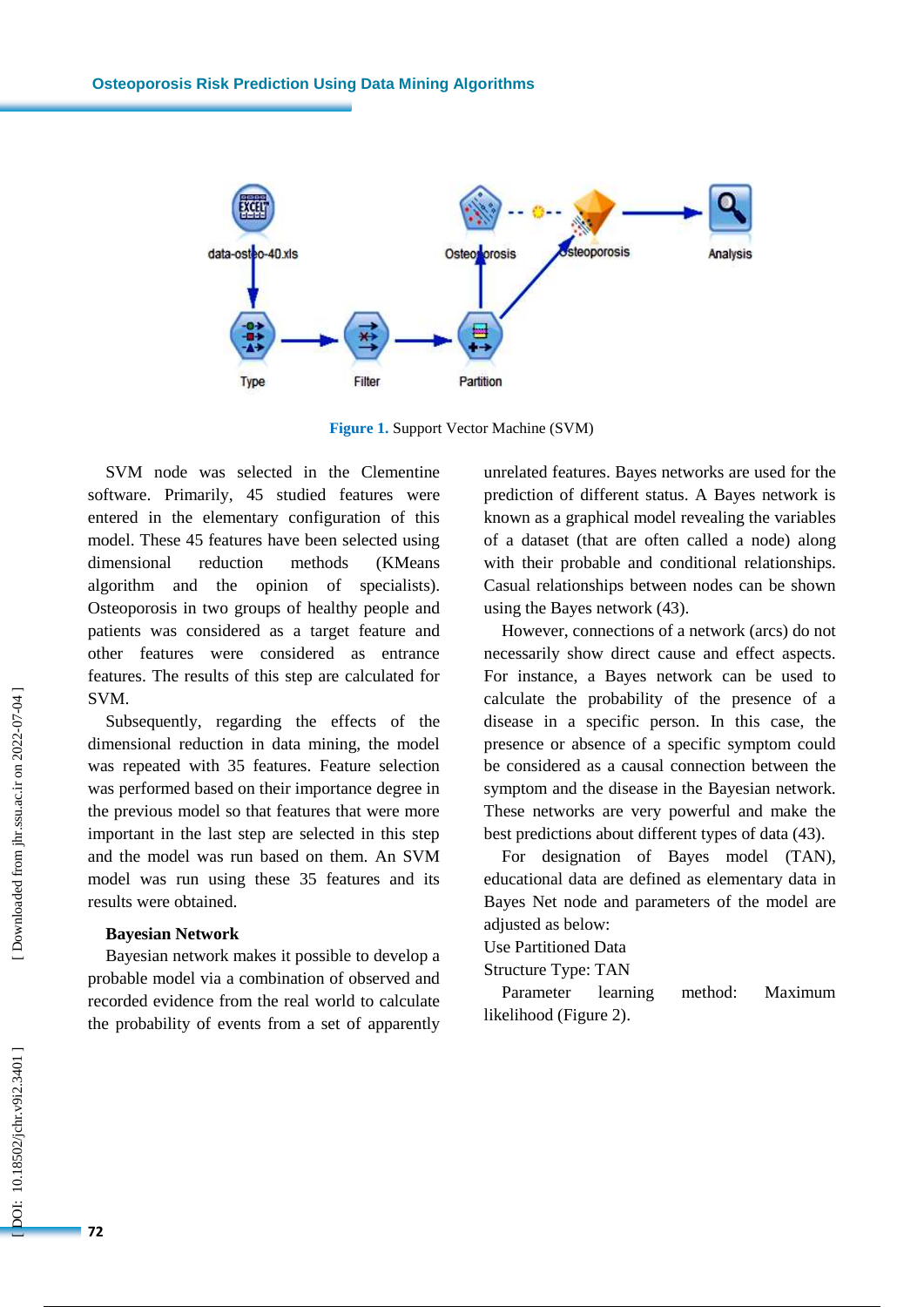

**Figure 2 .** Bayesian networks model

Bayes Network node was selected in Clementine software. Firstly, 45 features were entered into the elementary configuration. Features of osteoporosis are defined as target feature s and other features were selected as entrance features. Results were obtained from the Bayes network.

In the second step, 35 features were selected from 45 features of the previous step. The selection of 35 features was based on their importance degree in the previous step. Afterward, the Bayes network model was run using 35 features and the results were obtained.

Features include calcium intake, weekly exercise, anemia, antiepileptic and seizure drug s, gastrointestinal surgery, coffee , and tea consumption, hyperadrenalism, lumbar disc, falling, hyperparathyroidism, hypothyroidism, hyperthyroidism, smoking, vitamin D intake, thalassemia, fracture history, an anticoagulant drug, osteoporosis, autoimmune disease, pregnancy rate, high blood lipids, antiinflammatory drugs, s, diabetes -related drug drugs,

osteoporosis drug, blood lipids drug, cancer drugs, immunosuppressive drug, hypertension, diabetes, arthritis, familial osteoporosis, age, menopausal age, body mass index, duration of breastfeeding.

## **Evaluation of the model prepared using SVM**

The precision of the classification evaluated for test and educational data separately via entering them in an Analysis nod. The precision of the developed model was also evaluated and factors having the highest importance were detected.

### **Results**

The clinical history used in this study was 4083 women with 365 patients suffering from osteoporosis. The following table provides a brief description of the data.

The results of the evaluation were obtained by entering 45 features in the configuration section of the SVM node in the Clemantine software.

Figure 3 shows ten features that matter the most to the software output ( Figure 3).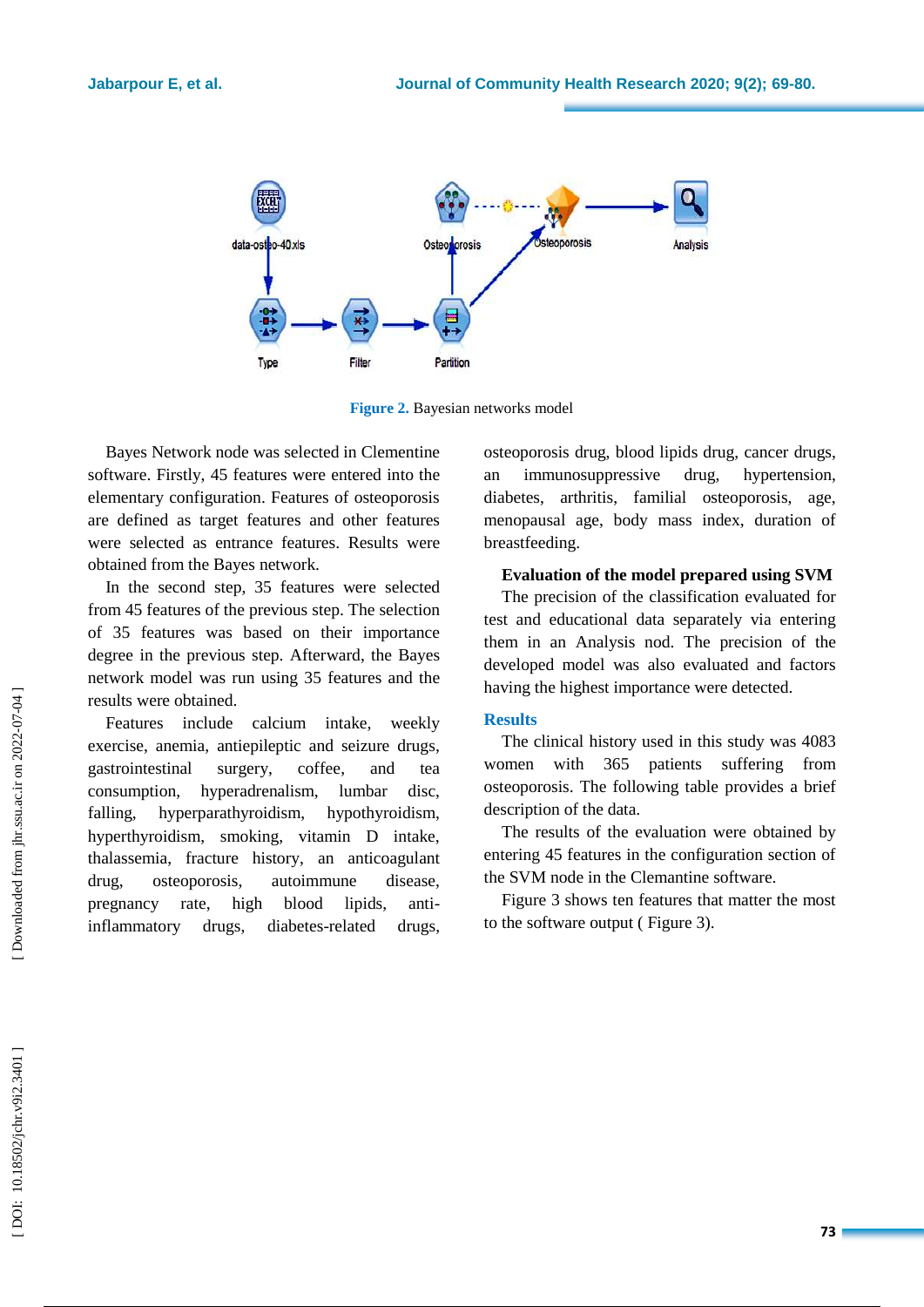| The range of changes                                               | <b>Feature description</b>                     | <b>Features</b> |
|--------------------------------------------------------------------|------------------------------------------------|-----------------|
| Between 2006 and 2010                                              | The date of registration of information is AD. | Year            |
| Patients were between 18 and 95 years old.                         | A person's age when visiting the center        | Age-entry       |
| Between 9 to 22 years old-0 means no<br>information was entered.   | Age of onset of menstruation                   | Menarche        |
| 0 before menopause - 1 after menopause                             | Menopausal status of the client                | Menopause       |
| Between 20 to 64 years old- 0 means no<br>information was entered. | Age of menopausal client                       | Menopause-Age   |
| Between 0 and 13 pregnancies                                       | Gravida                                        | Gravid          |
| Between 0 and 9 abortions                                          | Status and number of abortions                 | Abortion        |
| Between 25 and 132                                                 | Weight                                         | Weight          |
| Between 115 and 192                                                | Height                                         | Height          |
| 23 to 77 years old - 0 means no information<br>was entered.        | Status and age of breast removal surgery       | Mastec-Age      |
| 0 means having no surgery and 1 means she<br>had surgery.          | Has ovarian surgery been performed?            | Oophorectomy    |

**Table I .** Brief description of the data



**Figure 3.** Important features of SVM in the first stage with 45 features

The SVM -produced model (with 45 features in the first step) detected calcium usage, hypothyroidism, diabetes, anti-coagulants, immune -suppressor drugs, diabetes diabetes-related drugs, hyperparathyroidism, history of surgery,

hypertension drugs, and waist disc as factors affecting osteoporosis the most.

The results of the SVM model with 35 features are as follow s : (Figure 4) .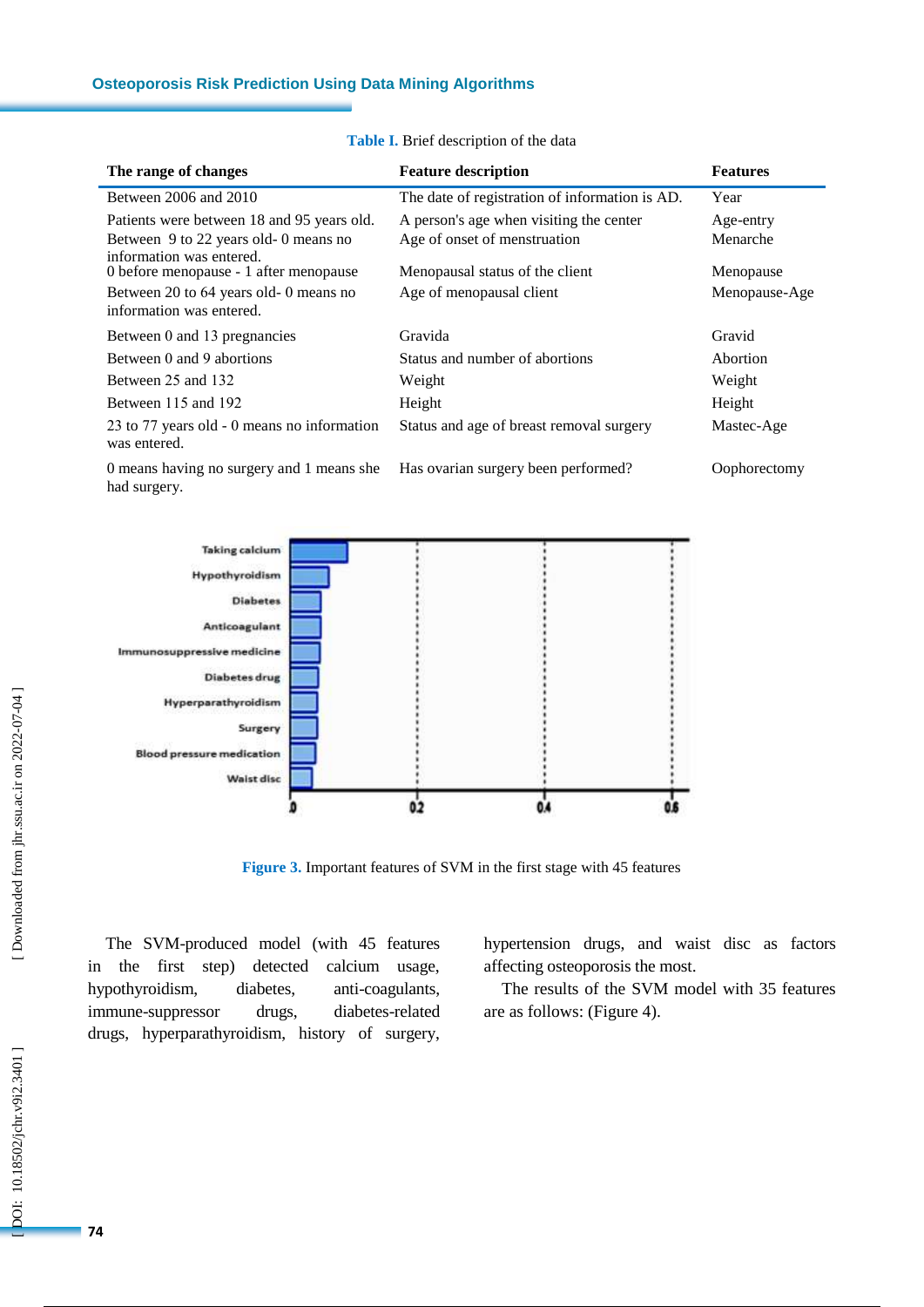

**Figure 4 .** Important features of SVM in the first stage with 35 features

In the second step, the SVM -produced model detected hyperlipidemia drug s, exercising during the week, history of osteoporosis, immune suppressor drugs, autoimmune diseases, lactation duration, thalassemia, number of pregnancies, hyperlipidemia, and osteoporosis drugs as factors affecting osteoporosis the most .

# **Evaluation of the model prepared using Bayes network**

The precision of the classification evaluated for test and educational data separately by entering them in an Analysis nod. The precision of the developed model was also evaluated and factors affecting osteoporosis the most are detected.

The results of the evaluation are obtained by entering 45 features in the configuration section of the Bayes network node in the Clementine software. Results are described as followings : (Figure 5) (Figure 6)



**Figure 5.** The network designed in Bayesian network model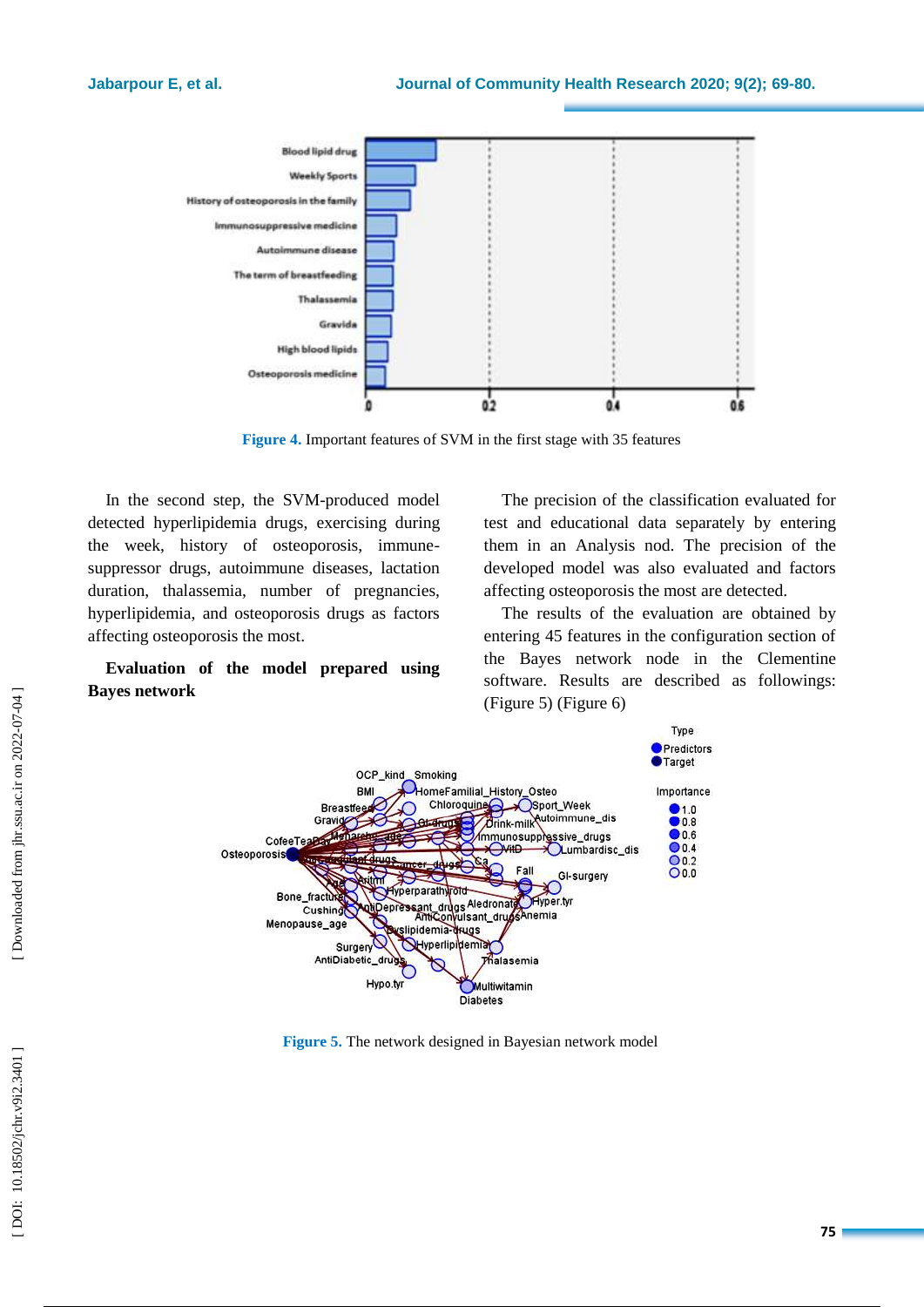#### **Osteoporosis Risk Prediction Using Data Mining Algorithms**



**Figure 6.** Important features of the Bayesian network in the first step with 45 features

The Bayes network -produced model (with 45 features) detected immune -suppressor drugs, hyperlipidemia, osteoporosis drugs, history of osteoporosis in the family, calcium intake,

lactation duration, and hyperlipidemia drug s as factors affecting osteoporosis the most.

The results of the Bayes network model with 35 features are as follow s : (Figure 7)



**Figure 7.** Important features of the Bayes network in the second step with 35 features

In the second step, the Bayes network -produced model detected immune -suppressor drug s, anti inflammatory drugs, vitamin D, and exercising

during the week, lactation duration, and autoimmune diseases as factors affecting osteoporosis the most .

**Table II :** The classification precision using SVM and Bayes network

| <b>Precision</b>    | <b>Features</b> |               |  |
|---------------------|-----------------|---------------|--|
| $\frac{682.62}{ }$  | 45              |               |  |
| %86.18              | 35              | <b>SVM</b>    |  |
| %89.65              | 45              |               |  |
| $\frac{9}{9}$ 91 29 | 35              | Bayes Network |  |

### **Discussion**

SVM model: The classification precision of this model is lower than in other studied models. The highest classification precision of this model was 86.18 that obtained using 35 features. Moreover, calcium intake, hypoparathyroidism, diabetes, anti coagulation drugs, immune -suppressor drugs, diabetes-related drugs, hyperparathyroidism, surgery, blood pressure drugs, and waist disc s were detected to be the most effective factors on osteoporosis.

Bayes network model: This model had the highest classification precision using 35 features (91.29) which seems to be an appropriate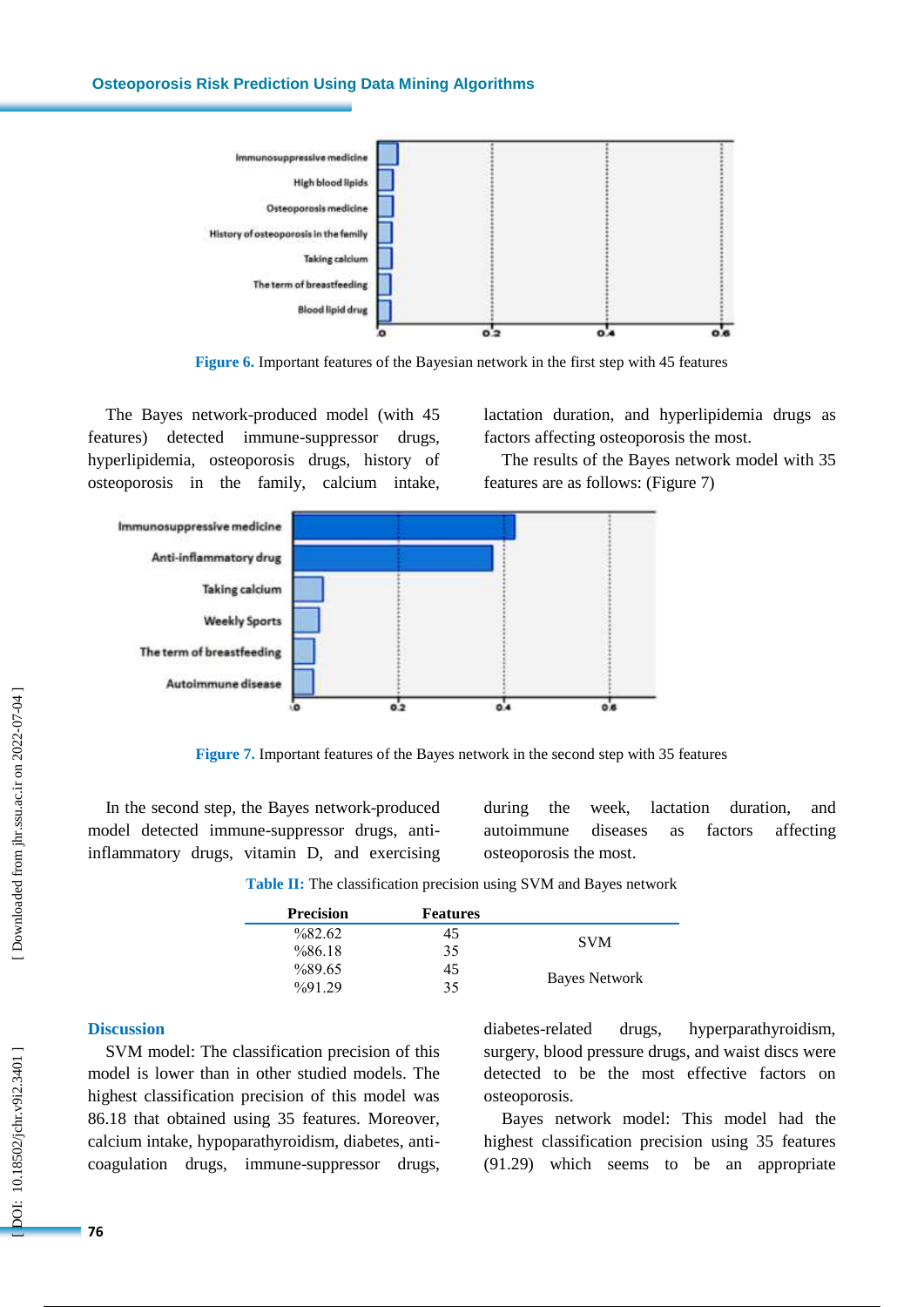precision. The model detected immune -suppressor drugs, hyperlipidemia, osteoporosis drugs, history of osteoporosis in family, calcium intake, lactation duration, and hyperlipidemia drugs to be the most effective factors on osteoporosis.

As it is shown, the Bayes method has a higher precision in comparison with the SVM method. Furthermore, evaluation of factors detected using each method indicated that age, vitamin D intake, calcium intake, hypothyroidism, immune -suppressor drugs, blood pressure drugs, weekly exercising, hypoparathyroidism and hyperparathyroidism, probability and tendency of people to fall, anemia, lactation duration, and hyperlipidemia are the most important factors known to be effective on osteoporosis.

Moreover, some features including osteoporosis history in family, diabetes, number of pregnancies, anti -seizures and epilepsy drugs, anti -cancer drugs, waist disc s, and anti -coagulation drugs are factors that are also effective on osteoporosis. The notable point is that medical and clinical studies showed that osteoporosis risk factors include age (over 65 years), early menopause (before 45 years), calcium intake (or calcium loss), tea and coffee consumption, lack of exercise and activity, low weight (body mass index), thyroid and parathyroid disorders, etc (44).

The accuracy of the osteoporosis predictor model introduced by Wang et al. in the hybrid decision tree model and artificial neural network is 70.5% with 33 features in 2934 women (21 ) . The results of the present study reveal that the Bayes network model has a 91.29% accuracy for 4083 women.

Dreiher et al . performed a study on the correlation of two osteoporosis and psoriasis diseases using multivariable logistic regression. The studied data included age, gender, race, socioeconomic status, and chronic diagnosis including osteoporosis and suspected or known disease as risk factors for osteoporosis (for example, smoking, thyroid disorders, inflammatory bowel disease, chronic hepatitis, rheumatoid arthritis, and chronic obstructive pulmonary disease), status related to decreased physical

activity (blindness and depression) and obesity (a protective factor against osteoporosis) (45). In this regard, the current study is much more complete in terms of sample size and number of features studied.

Gao et al. investigating a feature extracted from a fractal spectrum of a microcosm T image which predicted osteoporosis in human beings. They performed one study on 14 healthy individuals and 14 people with osteoporosis using the C4.5 decision tree for the predictive model and the accuracy is 92.9% (28 ). In this study, similar accuracy to Gao's study was found with sample size and a higher number of features.

Moudani et al. (2011) predicted osteoporosis using the decision tree random forest method. The study was conducted on 2845 individuals with 15 characteristics. The model predicts four classes of risk -free, low -risk, moderate -risk, high -risk, and severe -risk for osteoporosis. In this study, 15 features were analyzed, and 99.92% accuracy was achieved (29 ) .

Zhou et al. (2012) developed a model for risk factors for osteoporosis based on traditional Chinese medicine and modern western medicine using data mining. To achieve this purpose, two methods of support vector machine and random forest were used. The results of their studies showed that the symptoms and factors mentioned in traditional medicine play a more important role in assessing the risk of osteoporosis. Among the variables mentioned, postmenopausal years were among the significant risk factors for osteoporosis (46).

In another study, Alizadeh et al. (2014) Showed that the multiple -method neural network model is the most accurate model for predicting osteoporosis. This study was performed on 60 characteristics of the questionnaire information of 670 people and had an accuracy of 95.70 (30 ) .

# **Conclusion**

Studying the conditions and results of previous researches in the field of data mining and osteoporosis, it can be concluded that the present study has the highest number in terms of sample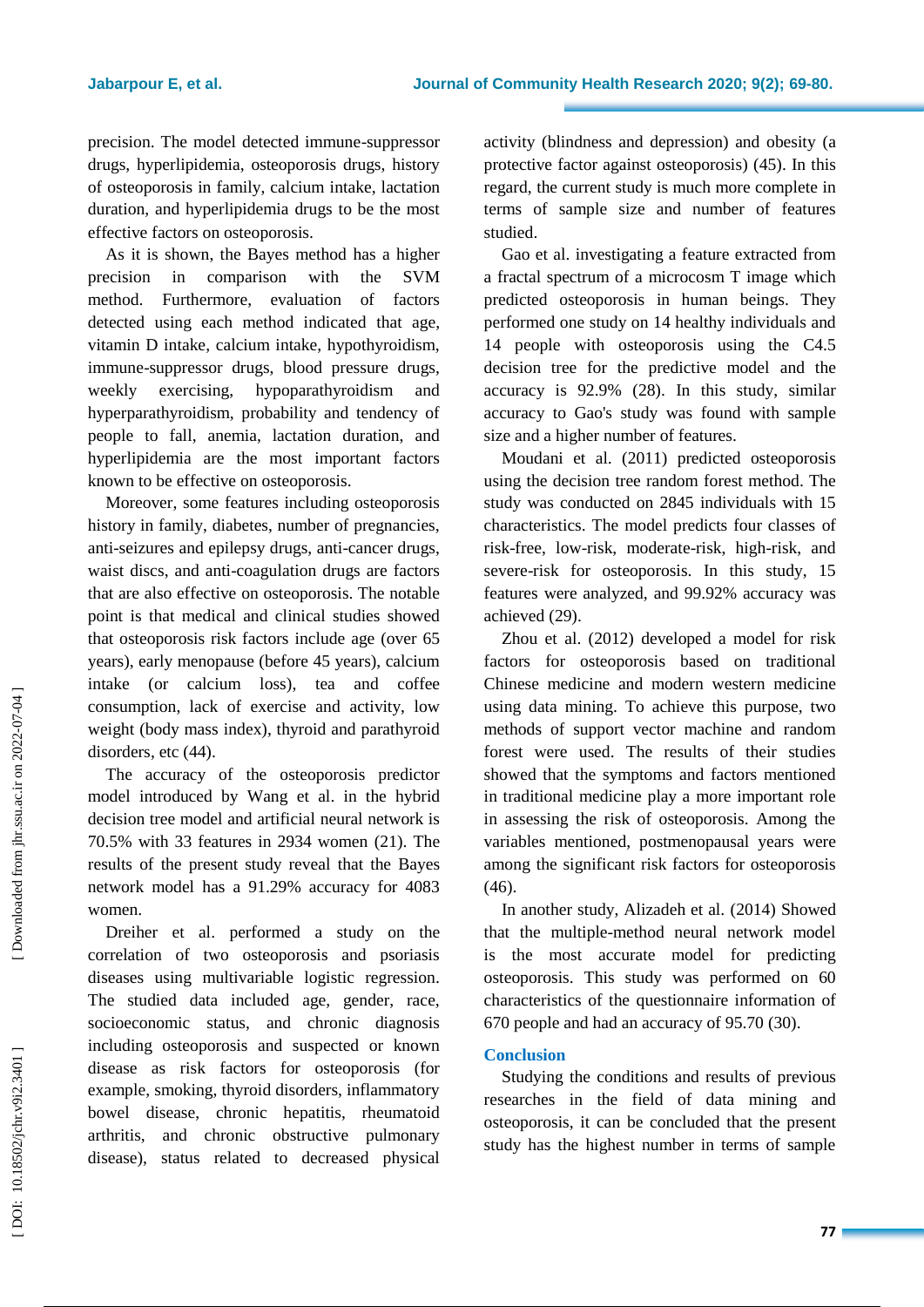size and number of features studied. Also, the use of decision tree methods and neural network feature selection are other strengths points of this study. In this study, multiple models were examined on several different features and the results were compared to find the best predictive model in terms of accuracy. Given the above, the results of data mining on the clinical records studied show the predictive features of the data mining algorithms in this study which is both in line with the clinical results obtained from medical studies and the findings of the previous researches .

Finally, it is important to note that health care organizations always collect large amounts of information while this information and data are not used properly. This study indicates that these data can be properly utilized to improve the quality of diagnostic and therapeutic service s by uncovering patterns and relationships hidden in these data .

#### **Acknowledgments**

This research was a part of MSc project number 21441007942006 of Islamic Azad University of Qazvin. The authors would like to express their gratitude to Endocrinology and Metabolism Research Institute of Tehran University of Medical Sciences for providing the data used in this study.

#### **Authors' contribution**

A.A., E.J, and A.K. contributed to the design and implementation of the research, to the analysis of the results and to the writing of the manuscript.

#### **Conflict of Interests**

The authors declare no conflict of interest.

#### **References**

- 1.Camacho PM, Petak SM, Binkley N, et al. American Association of Clinical Endocrinologists and American College of Endocrinology Clinical Practice guidelines for the diagnosis and treatment of postmenopausal osteoporosis —2016. Endocrine Practice. 2016; 22(4): 1 -42.
- 2.Eastell, R., Treatment of postmenopausal osteoporosis. New England Journal of Medicine. 1998; 338(11): 736 -746.
- 3.Ominsky MS, Boyce RW, Li X, et al. Effects of sclerostin antibodies in animal models of osteoporosis. Bone. 2017; 96: 63 -75.
- 4.Wright VJ, Tejpar F. The New Science of Musculoskeletal Aging in Bone, Muscle, and Tendon/Ligament. InMasterful Care of the Aging Athlete. 2018: 9 -15.
- 5.Bouxsein ML, Eastell R, Lui LY, et al. Change in bone density and reduction in fracture risk: a meta -regression of published trials. Journal of Bone and Mineral Research. 2019; 34(4): 632-642.
- 6.Sugimoto T, Sato M, Dehle FC, et al. Lifestyle -related metabolic disorders, osteoporosis, and fracture risk in Asia: A systematic review. Value in Health Regional Issues. 2016; 9: 49 -56.
- 7.Johnell O, Kanis JA .An estimate of the worldwide prevalence and disability associated with osteoporotic fractures. Osteoporosis international. 2006; 17(12): 1726 -1733.
- 8.Kanis JA. Assessment of osteoporosis at the primary health care level. WHO Collaborating Centre for Metabolic Bone Diseases. 2007; Available at:URL: https://ci.nii.ac.jp/naid/20001202369/en/.
- 9.Rohollahi F. Take a look at prevalence of osteoporosis in the world and Iran. Hamshahri newspaper. Health part. 2007; 4150. Available online at: http:// www. isaarsci. ir/ general .
- 10. Morris JA, Kemp JP, Youlten SE, et al. An atlas of genetic influences on osteoporosis in humans and mice. Nature genetics. 2019; 51(2): 258 -66.
- 11. Hsu YH, Xu X, Jeong S. Genetic Determinants and Pharmacogenetics of Osteoporosis and Osteoporotic Fracture. InOsteoporosis . 2020: 485 -506.
- 12. Pisani P, Renna MD, Conversano F, et al. Major osteoporotic fragility fractures: Risk factor updates and societal impact. World Journal of Orthopedics. 2016; 7(3): 171.
- 13. Unnikrishnan G, Xu C, Popp KL, et al. Regional variation of bone density, microarchitectural parameters, and elastic moduli in the ultradistal tibia of young black and white men and women. Bone. 2018; 112: 194 -201.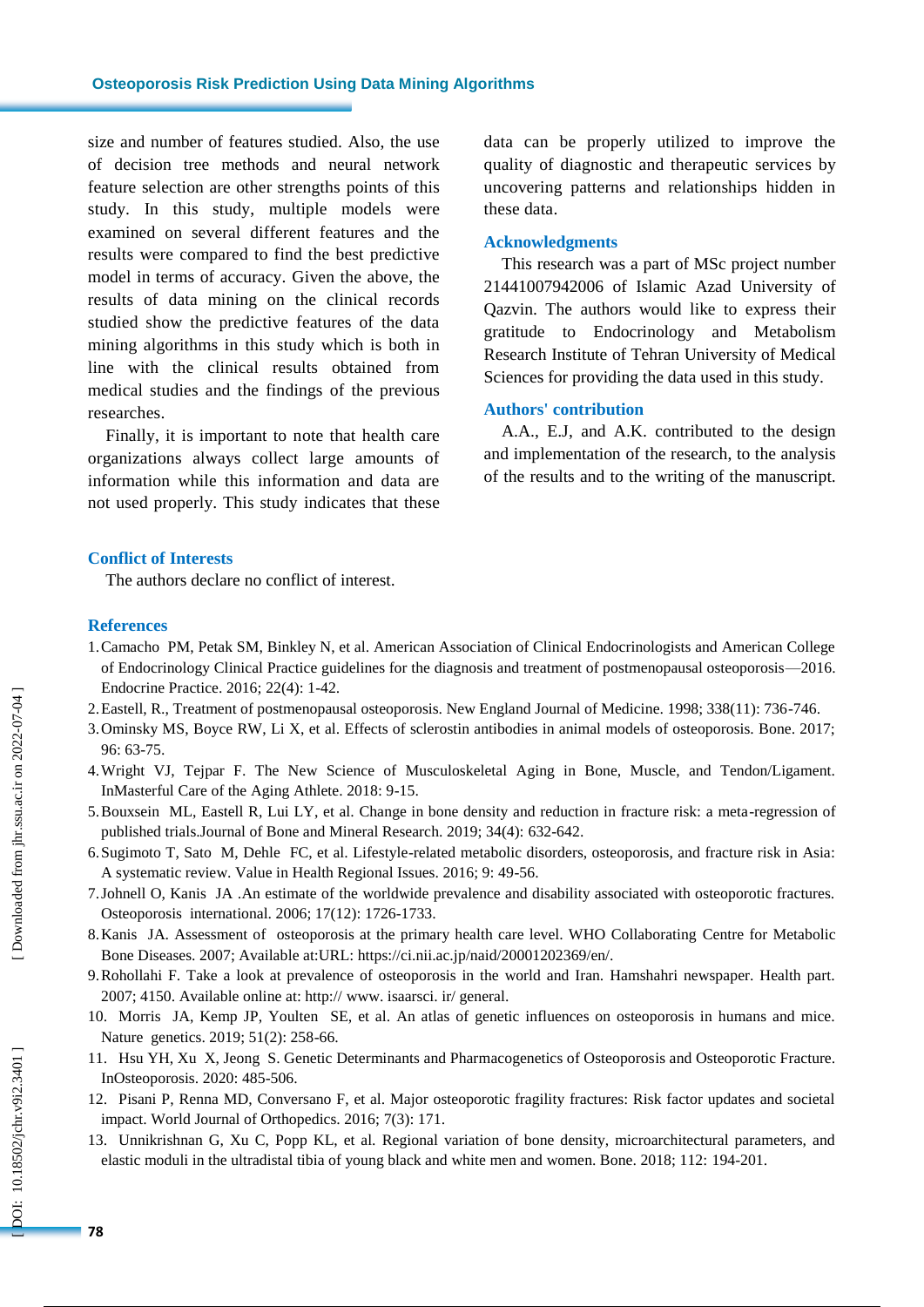- 14. Bitar AN, Sulaiman SA, Ali IA, et al. Osteoporosis among patients with chronic obstructive pulmonary disease: Systematic review and meta-analysis of prevalence, severity, and therapeutic outcomes. Journal of Pharmacy & Bioallied Sciences. 2019; 11(4): 310 -320.
- 15. Vidal M, Thibodaux RJ, Neira LF, et al. Osteoporosis: a clinical and pharmacological update. Clinical Rheumatology. 2019; 38(2): 385 -395.
- 16. Sugimoto T, Fujiwara S, Hagino H, et al. Clinical practice guide on fracture risk in lifestyle -related diseases. 2011.
- 17. Lindsay R, Cosman F. Harrison's Principles of Internal Medicine: Osteoporosis. 2012: 3131 –3136.
- 18. Wilson DJ. Osteoporosis and sport. European journal of radiology. 2019; 110:169 -74.
- 19. Saadi HF, Reed RL, Carter AO, et al. Bone density estimates and risk factors for osteoporosis in young women. Eastern Mediterranean Health Journal. 2001; 7 (4-5): 730-737.
- 20. Mäkitie R, Costantini A, Kämpe A,et al. New insights into monogenic causes of osteoporosis. Frontiers in Endocrinology.2019; 10: 70.
- 21. Rizzoli R, Bonjour JP, Ferrari SL. Osteoporosis, genetics and hormones. Journal of Molecular Endocrinology. 2001; 26(2): 79 -94.
- 22. Kaewboonchoo O, Sung FC, Lin CL, et al. Risk of osteoporosis and fracture in victims with burn injury. Osteoporosis International. 2019; 30(4): 837 - 843.
- 23. Bass S, Pearce G, Bradney M, et al. Exercise before puberty may confer residual benefits in bone density in adulthood: studies in active prepubertal and retired female gymnasts. Journal of Bone and Mineral Research. 1998; 13(3): 500 -507.
- 24. Lee M, Jung R, Jung Y, et al. Association of Work -Time, Leisure -Time Physical Activity and Osteoporosis Prevalence: Korea National Health and Nutrition Examination Survey in 2015 –2016. Korean Journal of Family Practice. 2019; 9(5): 403 -407.
- 25. Fredman L, Ranker LR, Strunin L, et al. Caregiving Intensity and Mortality in Older Women, Accounting for Time -Varying and Lagged Caregiver Status: The Caregiver -Study of Osteoporotic Fractures Study. The Gerontologist. 2019; 59(5): 461 -469.
- 26. Sambrook P, Dequiker J, Rasp H. metabolic bone disease, Report of a WHO study group, Assessment of fracture risk and its application to screening for postmenopausal Osteoporosis. World Health Organization Technical Report Series. Geneva. 1994; 5.
- 27. Wang W, Richards G, Rea S. Hybrid Data Mining Ensemble for Predicting Osteoporosis Risk. 2005 IEEE Engineering in Medicine and Biology 27th Annual Conference, Shanghai. 2005: 886 -889.
- 28. Gao Z, Hong W, Xu Y, et al. Osteoporosis Diagnosis Based on the Multifractal Spectrum Features of Micro -CT Images and C4. 5 Decision Tree. In 2010 First International Conference on Pervasive Computing, Signal Processing and Applications. 2010: 1043 -1047.
- 29. Moudani W, Shahin A, Chakik F, et al. Intelligent predictive osteoporosis system. International Journal of Computer Applications. 2011; 32(5):28 -37.
- 30. Mona S, Somayeh A, Abbasi M, et al. Providing a model for predicting the risk of osteoporosis using decision tree algorithms. Journal of Mazandaran University of Medical Sciences. 2014; 24(116): 110 -118.
- 31. Fitzpatrick, L. A. (2002, May). Secondary causes of osteoporosis. In Mayo Clinic Proceedings. 2002 ;77(5): 453 468 Elsevier.
- 32. Bogoch ER, Elliot -Gibson V, Wang RY, et al. Secondary causes of osteoporosis in fracture patients. Journal of Orthopaedic Trauma. 2012; 26(9): 145 -152.
- 33. Raisz LG. Screening for osteoporosis. New England Journal of Medicine. 2005; 353(2): 164 -171.
- 34. Zanker J, Duque G. Osteoporosis in older persons: old and new players. Journal of the American Geriatrics Society. 2019; 67(4): 831 -840.
- 35. Dubey R, Samantaray SR, Panigrahi BK, et al. Data -mining model based adaptive protection scheme to enhance distance relay performance during power swing. International Journal of Electrical Power & Energy Systems. 2016; 81: 361 -370.
- 36. Xu N, Wang Y, Xu Y, et al. Effect of subclinical hyperthyroidism on osteoporosis: A meta -analysis of cohort studies. Endocrine. 2020.